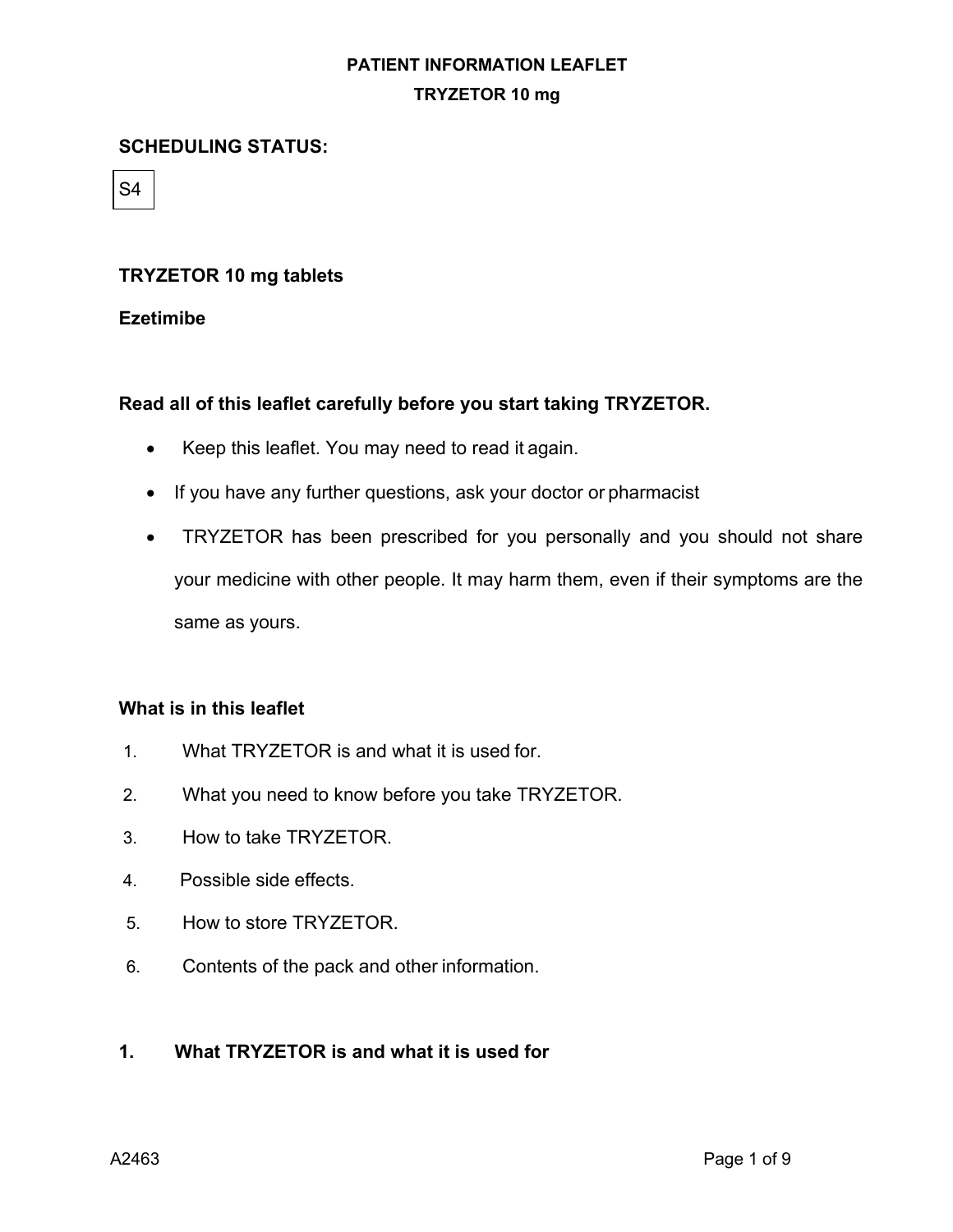TRYZETOR is a medicine used to lower levels of total cholesterol, "bad" cholesterol (LDL cholesterol) and fatty substances called triglycerides in the blood. Additionally, TRYZETOR raises levels of "good" cholesterol (HDL cholesterol). TRYZETOR works by reducing the cholesterol absorbed in your digestive tract.

TRYZETOR is used for patients who cannot control their cholesterol levels by diet alone. You should however stay on a cholesterol-lowering diet while taking TRYZETOR.

TRYZETOR adds to the cholesterol-lowering effect of statins, a group of medicines that reduce the cholesterol your body makes by itself.

## **2. What you need to know before you take TRYZETOR**

## **Do not take TRYZETOR**

if you are hypersensitive (allergic) to ezetimibe or any of the other ingredients of TRYZETOR (see What TRYZETOR contains).

- if you are pregnant or breastfeeding (see Pregnancy, breastfeeding and fertility).
- if you have moderate or severe liver problems.
- TRYZETOR co-administered with a statin is contraindicated in patients with active liver disease or unexplained persistent elevations in serum transaminases.
- TRYZETOR is not recommended in children under the age of 10 years.

## **Warnings and precautions**

Tell your doctor before taking TRYZETOR: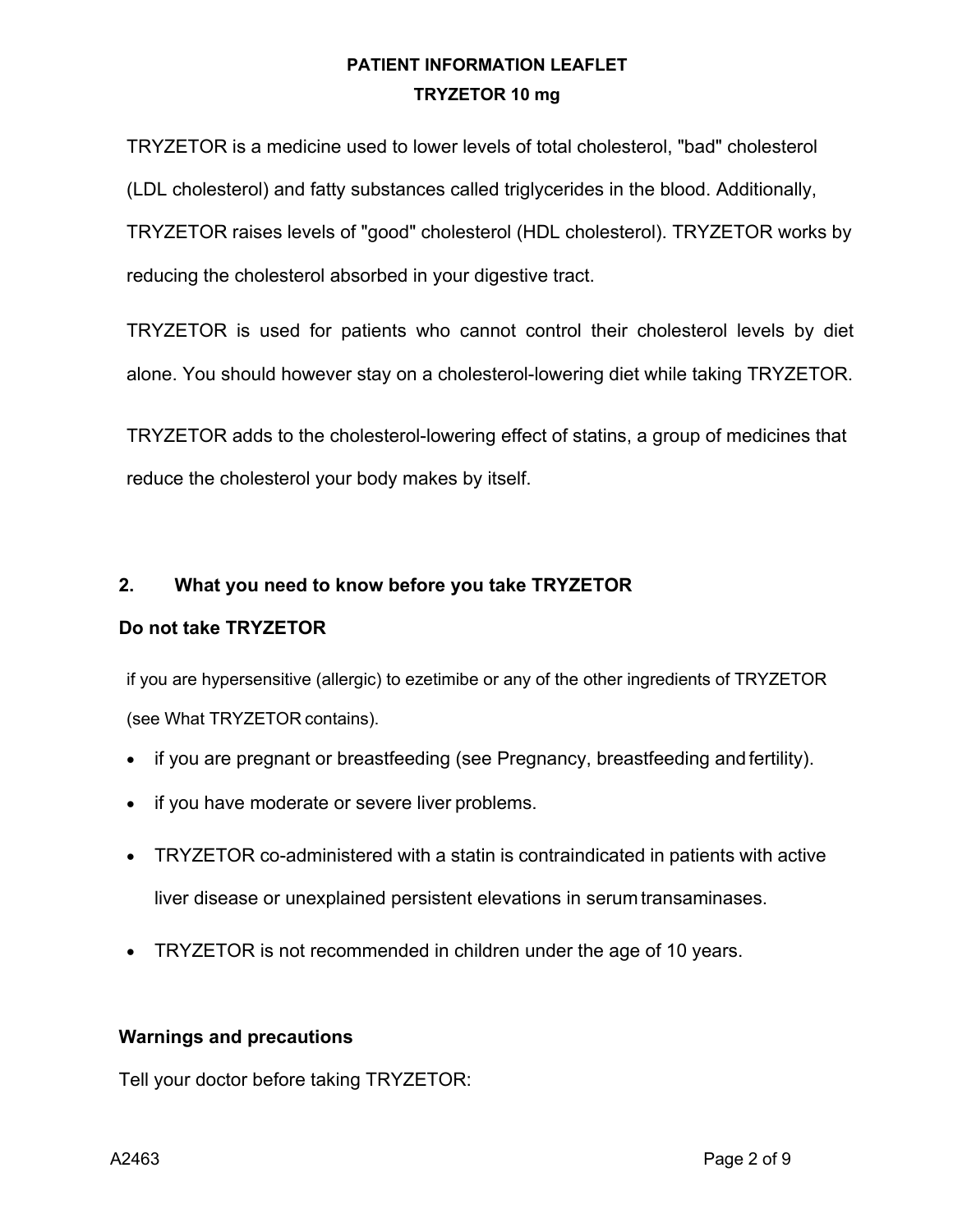Your doctor should do a blood test before you start taking TRYZETOR with a statin. This is to check how well your liver is working.

Your doctor may also want you to do blood tests to check how well your liver is working after you start taking TRYZETOR with a statin.

Do not give TRYZETOR to children below 10 years, as safety and efficacy have not been established.

## **Other medicines and TRYZETOR**

Always tell your healthcare provider if you are taking any other medicine. (This includes complementary or traditional medicines.)

Tell your doctor or pharmacist if you are currently using:

- cholestyramine (used to lower cholesterol), because it affects the way TRYZETOR works
- fibrates (medicines used to lower cholesterol)
- ciclosporin (used to prevent organ rejection after a transplant)
- medicines to prevent blood clots, such as warfarin (anticoagulants).

## **TRYZETOR with food, drink and alcohol**

See section 3.

## **Pregnancy, breastfeeding and fertility**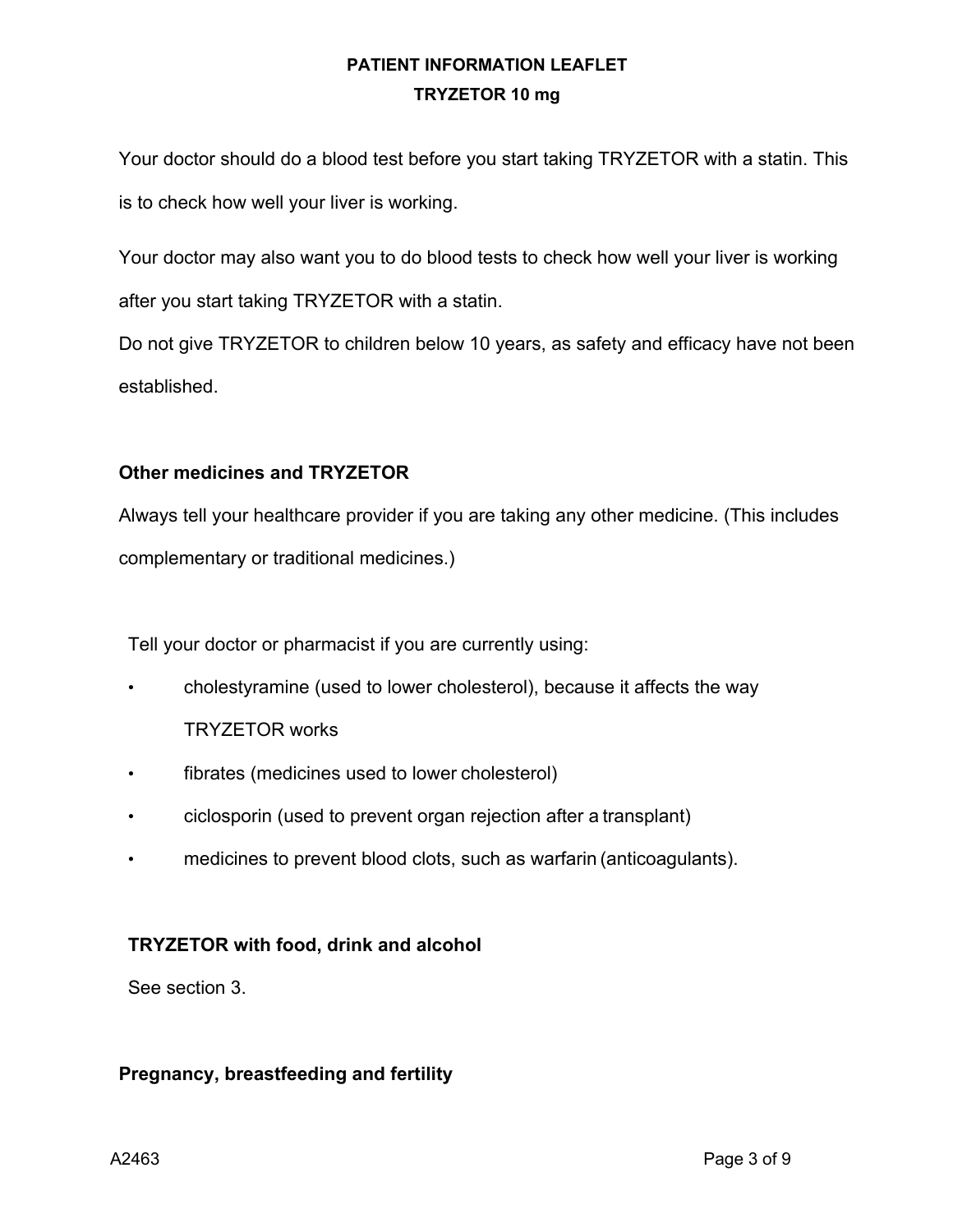If you are pregnant or breastfeeding, think you may be pregnant or are planning to have a baby, please consult your doctor, pharmacist or other healthcare provider for advice before taking TRYZETOR.

Do not take TRYZETOR if you are pregnant or breastfeeding.

## **Driving and using machines**

TRYZETOR can cause side effects, such as dizziness. Do not drive a vehicle, operate machinery, or do anything else that requires your attention until you know how TRYZETOR affects you.

## **TRYZETOR contains lactose**

If you have been told by your doctor that you have an intolerance to some sugars, consult your doctor before taking TRYZETOR.

## **3. How to take TRYZETOR**

Do not share medicines prescribed for you with any other person.

Always take TRYZETOR exactly as your doctor or pharmacist have told you. Check with your doctor or pharmacist if you are not sure.

Before starting TRYZETOR, you should be on a diet to lower your cholesterol.

You should stay on this diet whilst taking TRYZETOR.

Adults and children (10 years of age and older):

The usual dose is one TRYZETOR tablet once a day.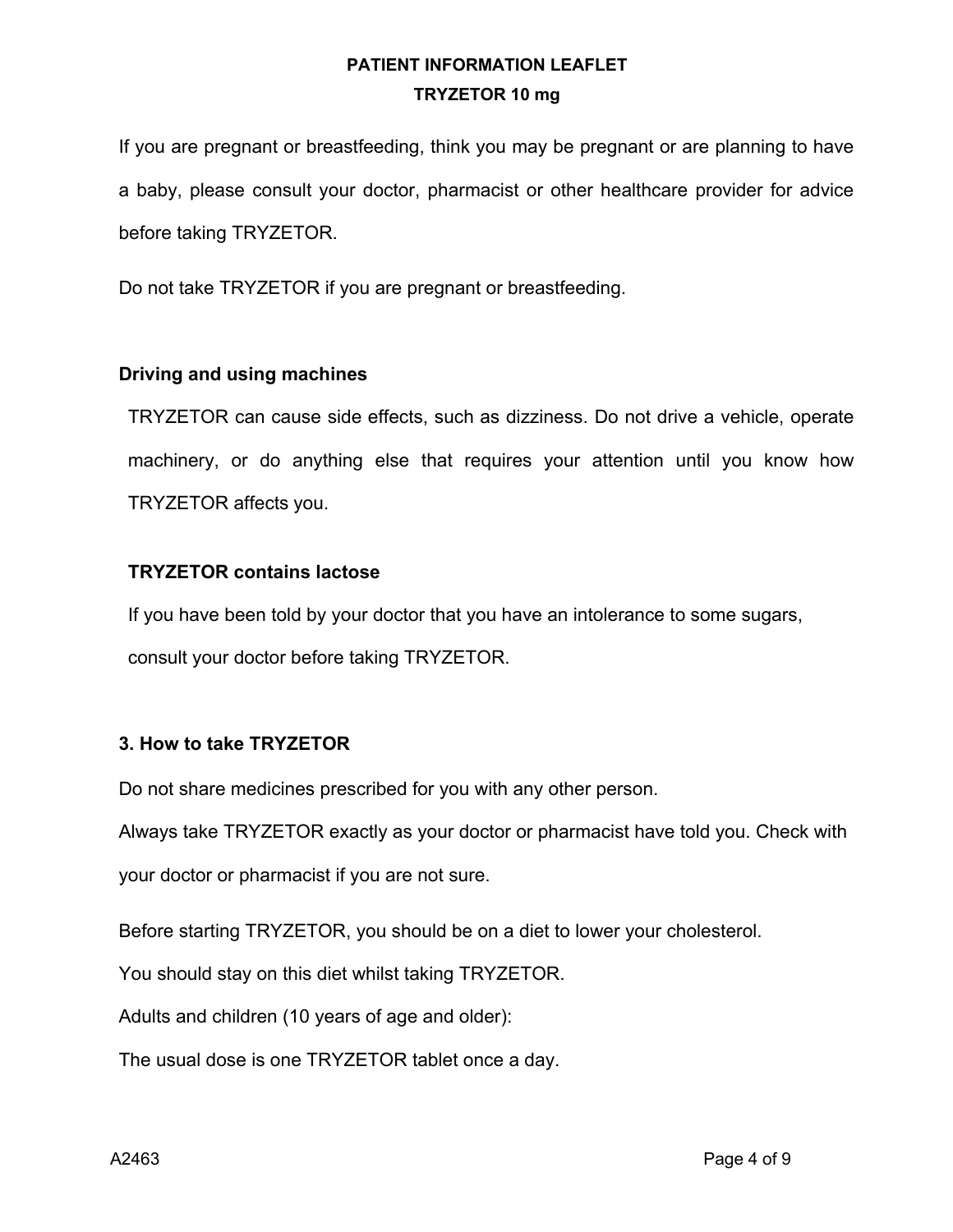Take TRYZETOR at any time of the day. You can take TRYZETOR with or without food.

If your doctor has prescribed TRYZETOR along with any other medicine containing bile acid sequestrant, you should take TRYZETOR at least 2 hours before or 4 hours after taking the bile acid sequestrant.

Your doctor will tell you how long your treatment with TRYZETOR will last. Do not stop treatment early.

If you have the impression that the effect of TRYZETOR is too strong or too weak, tell your doctor or pharmacist.

## **If you take more TRYZETOR than you should**

In the event of an overdosage, consult your doctor or pharmacist. If neither is available contact the nearest hospital or poison centre. Take this leaflet and the rest of the remaining TRYZETOR with you so the doctor will know what you have taken.

## **If you forget to take TRYZETOR**

Do not take a double dose to make up for forgotten individual doses.

## **4. Possible side effects**

TRYZETOR can have side effects.

Not all side effects reported for TRYZETOR are included in this leaflet.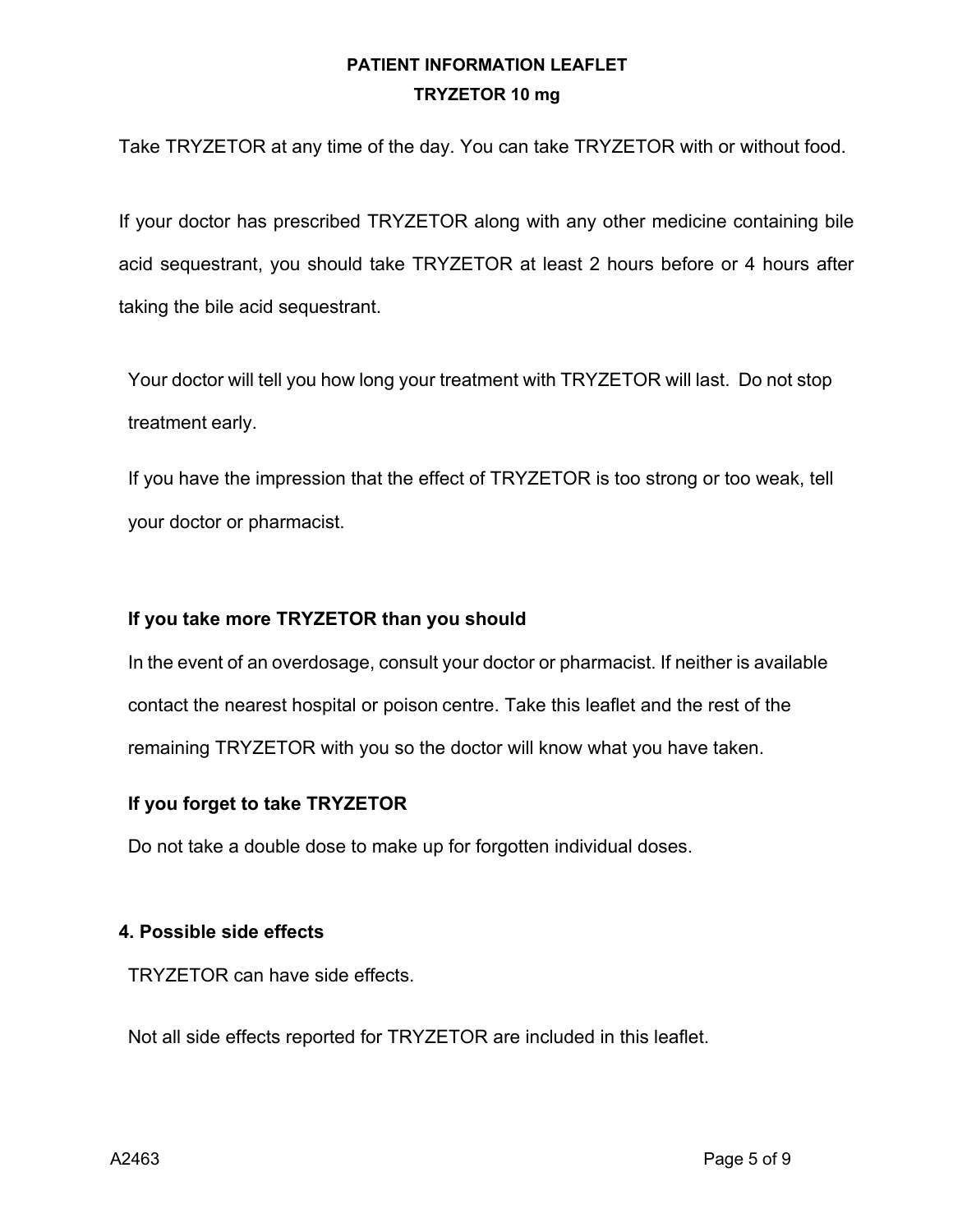Should your general health worsen or if you experience any untoward effects while taking TRYZETOR, please consult your healthcare provider for advice.

If any of the following happens, stop taking TRYZETOR and tell your doctor immediately or go to the casualty department at your nearest hospital:

- swelling of your hands, feet, ankles, face, lips, mouth or throat, which may cause difficulty in swallowing or breathing
- rash, hives or itching
- fainting.

These are all very serious side effects. If you have them, you may have had a serious allergic reaction to TRYZETOR. You may need urgent medical attention or hospitalisation.

# **Tell your doctor immediately or go to the casualty department at your nearest hospital if you notice any of the following:**

- chest pain
- bleeding or bruising more easily than normal
- myopathy (unexplained muscle pain, tenderness or weakness, stiffness or cramping)
- inflammation of pancreas (nausea, vomiting, fever, pain of your stomach area that radiates to your back, increased heart rate)
- rhabdomyolysis (temporary paralysis or weakness of muscles)
- yellowing of your skin and eyes, dark urine, and tiredness which may be symptoms of liver problems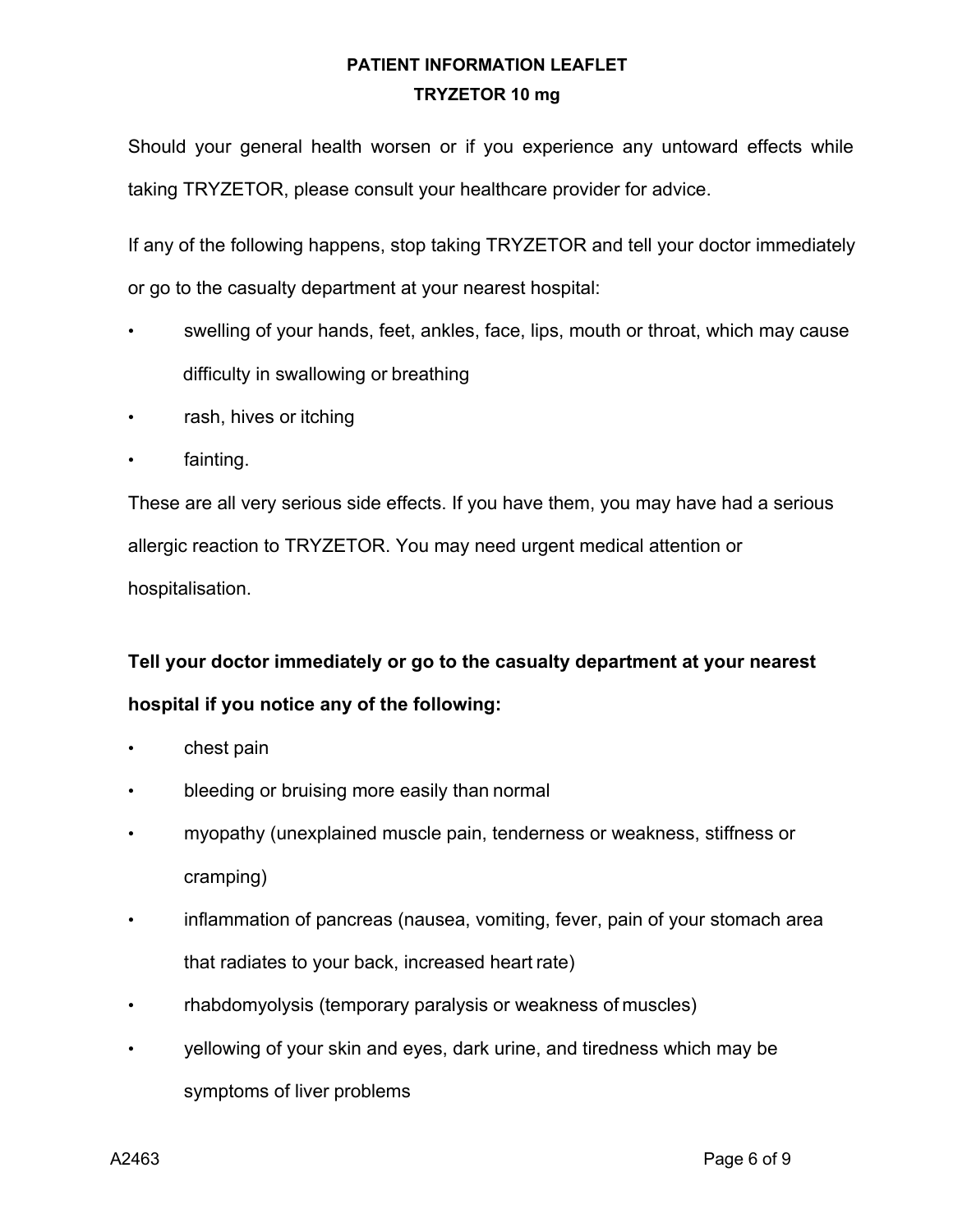• inflammation of your gallbladder or gallstones (persistent pain in the abdominal area, fever, nausea and vomiting, sweating, loss of appetite).

These are all serious side effects. You may need urgent medical attention.

## **Tell your doctor if you notice any of the following**

## **Frequent side effects**

- viral infections, infections of the sinuses (runny nose, nasal congestion)
- upper respiratory tract infection (sneezing, runny nose, scratchy or sore throat, fever)
- cough
- abdominal pain, diarrhoea, flatulence (wind), constipation, nausea (feeling sick)
- joint pain, back pain, muscle pain
- headache, dizziness
- feeling tired
- elevations in liver function when blood tests are done (increased alanine transaminases (ALT) and/or aspartate transaminase (AST)).

## **Less frequent side effects**

- decreased appetite
- hot flush
- high blood pressure
- indigestion, dry mouth, heartburn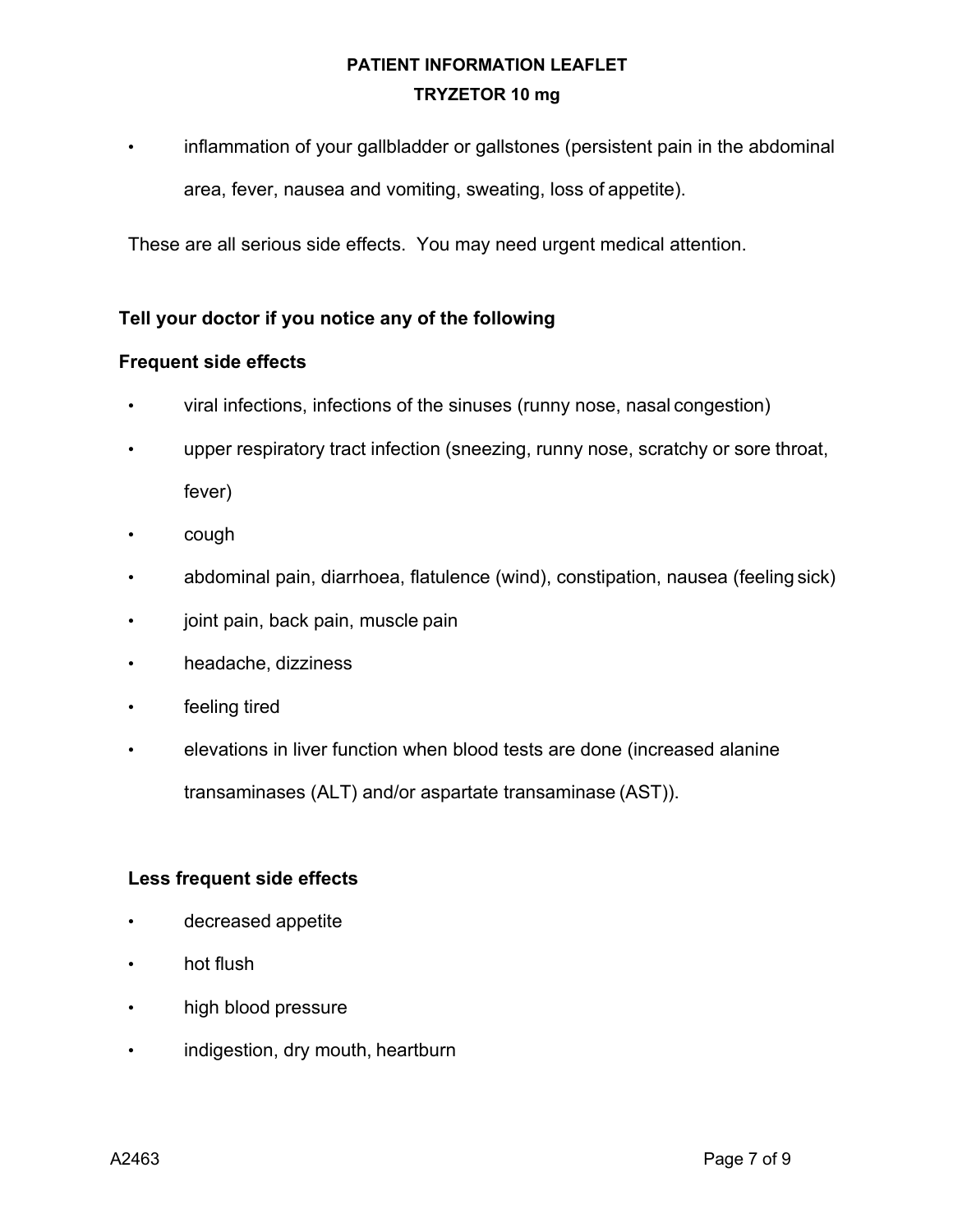- muscle spasms, neck pain, hand or foot pain
- increased blood creatinine phosphokinase or gamma-glutamyltransferase levels when blood tests are done
- tingling or numbness of your hands and feet (pins and needles)
- weakness or lack of energy.

## **Frequency unknown side effects**

- feeling depressed
- shortness of breath (dyspnoea)
- raised red rash, sometimes with target-shaped lesions (erythema multiforme).

If you notice any side effects not mentioned in this leaflet, please inform your doctor or pharmacist.

## **Reporting of side effects**

If you get side effects, talk to your doctor or pharmacist. You can also report side effects to SAHPRA via the "**6.04 Adverse Drug Reporting Form**", found online under SAHPRA's publications: https://www.sahpra.org.za/Publications/Index/8. By reporting side effects, you can help provide more information on the safety of TRYZETOR.

## **5. How to store TRYZETOR**

Store all medicines out of reach of children.

Store at or below 25 °C.

Keep blisters in carton until required for use.